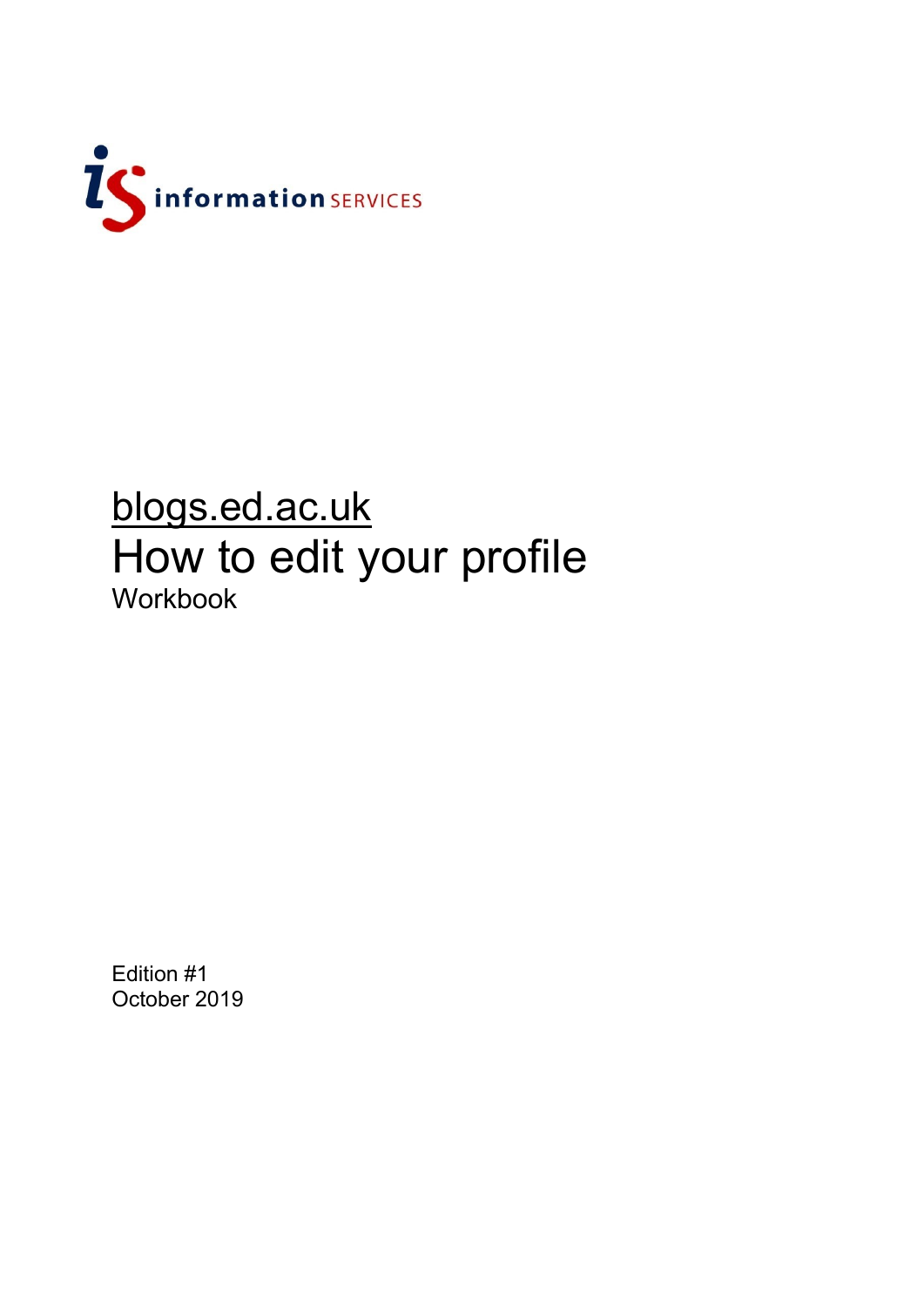You can change a variety of your profile settings on your blogs.ed account including the publicly displayed name under which you publish your posts.

## **Contents**